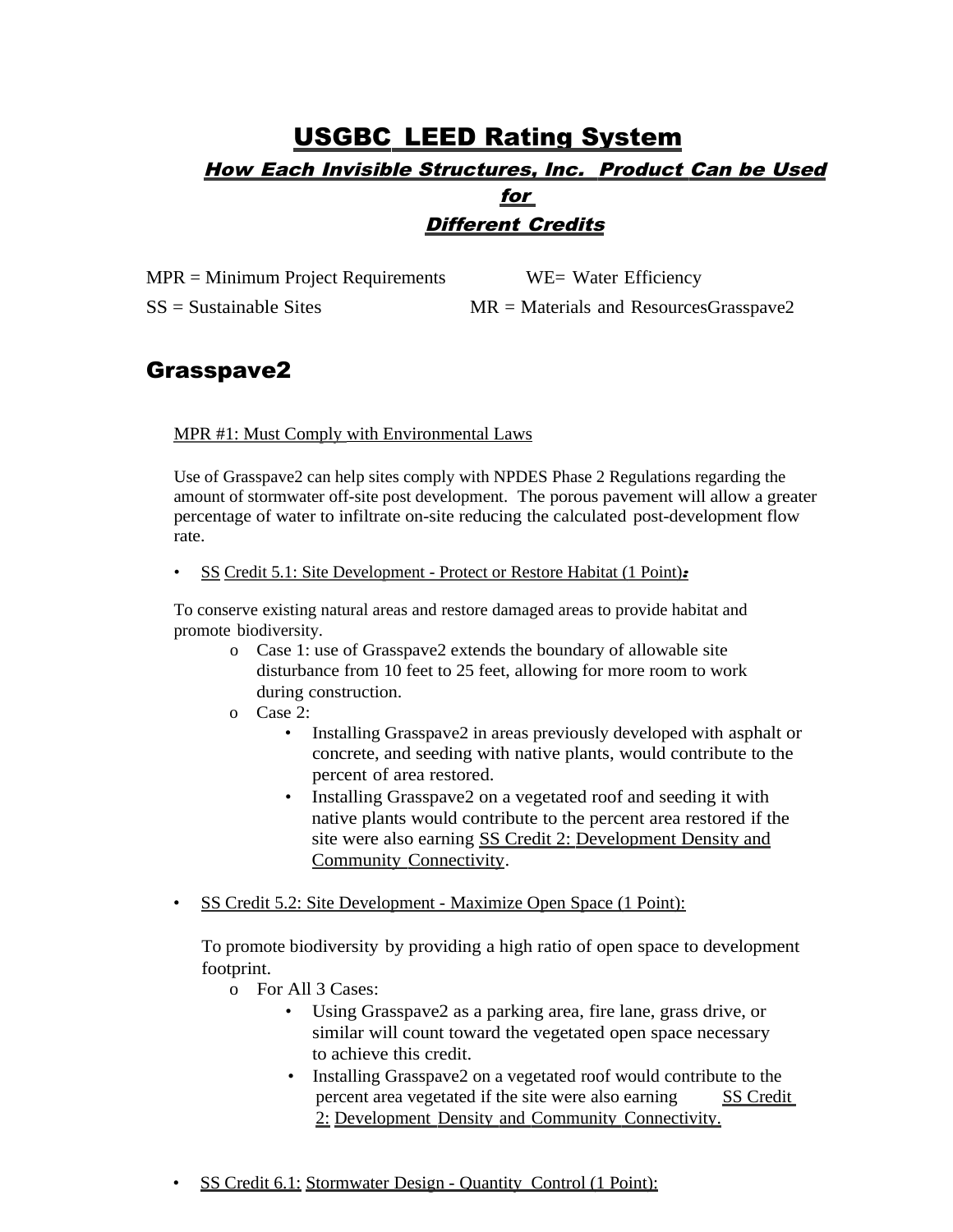To limit disruption of natural hydrology by reducing impervious cover, increasing on-site infiltration, reducing or eliminating pollution from stormwater runoff and eliminating contaminants.

- o All Cases:
	- Using Grasspave2 as a parking area, fire lane, grass drive, or similar will minimize the impervious surface on-site and increase infiltration. Using Grasspave2 on a vegetated roof will minimize impervious surface on-site.
- SS Credit 6.2: Stormwater Design Quality Control (1 Point):

To limit disruption and pollution of natural water flows by managing stormwater runoff.

- o All Cases:
	- Using Grasspave2 minimizes impervious surfaces, increases infiltration, and reduces pollutant loads.
	- Using Grasspaw2 on a vegetated roof will minimize impervious surface on-site.
- SS Credit 7.1: Heat Island Effect Nonroof *(1* Point)

To reduce heat islands to minimize impacts on microclimates and human and wildlife habitats.

- o Option 1:
	- Use of Grasspave2 will qualify as "open grid pavements system" and can be computed toward area calculation
- o Option 2:
	- Grasspave2 can be used on a vegetated roof to cover a parking area to reduce heat absorption.
- S Credit 7.2: Heat Island Effect Roof (1 Point)

To reduce heat islands to minimize impacts on microclimates and human and wildlife habitat.

- o Option 2 and 3:
	- Grasspave2 can be used on a vegetated roof to reduce heat absorption.

• WE Credit 1: Water Efficient Landscaping (2-4 Points)

To limit or eliminate the use of potable water or other natural surface or subsurface water resources available on or near the project site for landscape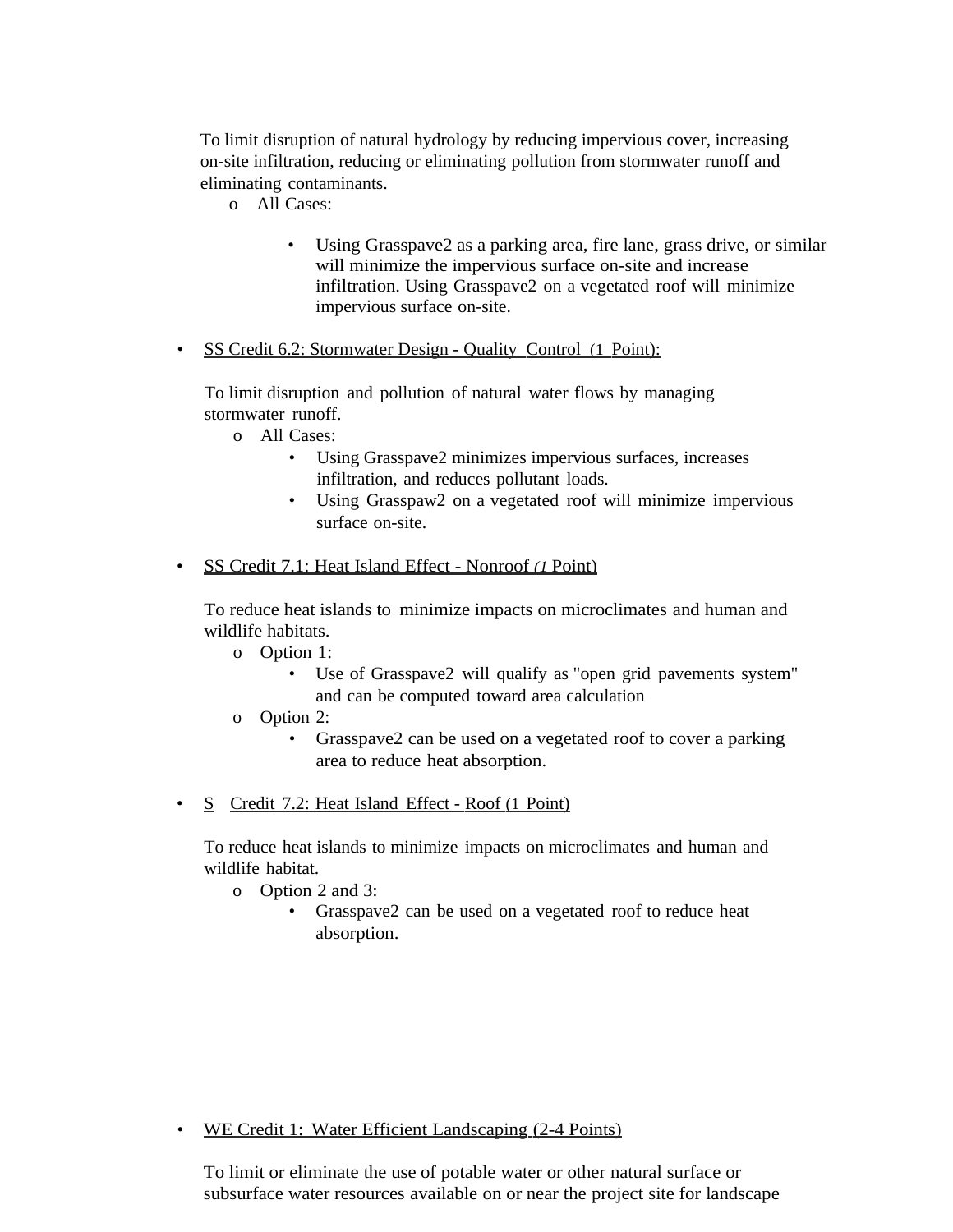irrigation.

- o For Both Options: Option 1. Reduce by 50% (2 Points) or Option 2. Non- Potable Water Use or Irrigation (4 Points).
	- Grasspave2 can be used on a vegetated roof to collect stormwater and convey it to Rainstore3 or similar device to store for irrigation use.
- MR Credit 4: Recycled Content (1 Point)

To increase demand for building products that incorporate recycled content materials, thereby reducing impacts resulting from extraction and processing of virgin materials.

- o Grasspave2 counts as 100% Post-consumer Recycled Material
- MR Credit 5: Regional Materials 0-2Points)

To increase demand for building materials and products that are extracted and manufactured within the region, thereby supporting the use of indigenous resources and reducing the environmental impacts resulting from transportation.

o Grasspave2 can qualify as long as the project is within 500 miles of Aurora, CO.

## Gravelpave2

• MPR #1 Must Comply with Environmental Laws

Use of Gravelpave 2 can help a site comply with NPDES Phase 2 regulations regarding the amount of stormwater allowed off site post-development.

- o The porous pavement will allow a greater percentage of water to infiltrate on-site reducing the calculated post-development flow rate.
- SS Credit 5.1: Site Development Protect or Restore Habitat (1 Point)

To conserve existing natural areas and restore damaged areas to provide habitat and promote biodiversity.

- o Case 1: Use of extends the boundary of allowable site disturbance from 10 feet to 25 feet, allowing for more room to work construction.
- SS Credit 6.1: Stormwater Design Quantity Control (1 Point

To limit disruption of natural hydrology by reducing impervious cover, increasing on-site infiltration, reducing or eliminating pollution from stormwater runoff and eliminating contaminants.

- o All Cases:
	- Using Gravelpave2 as a parking area, fire lane, or similar will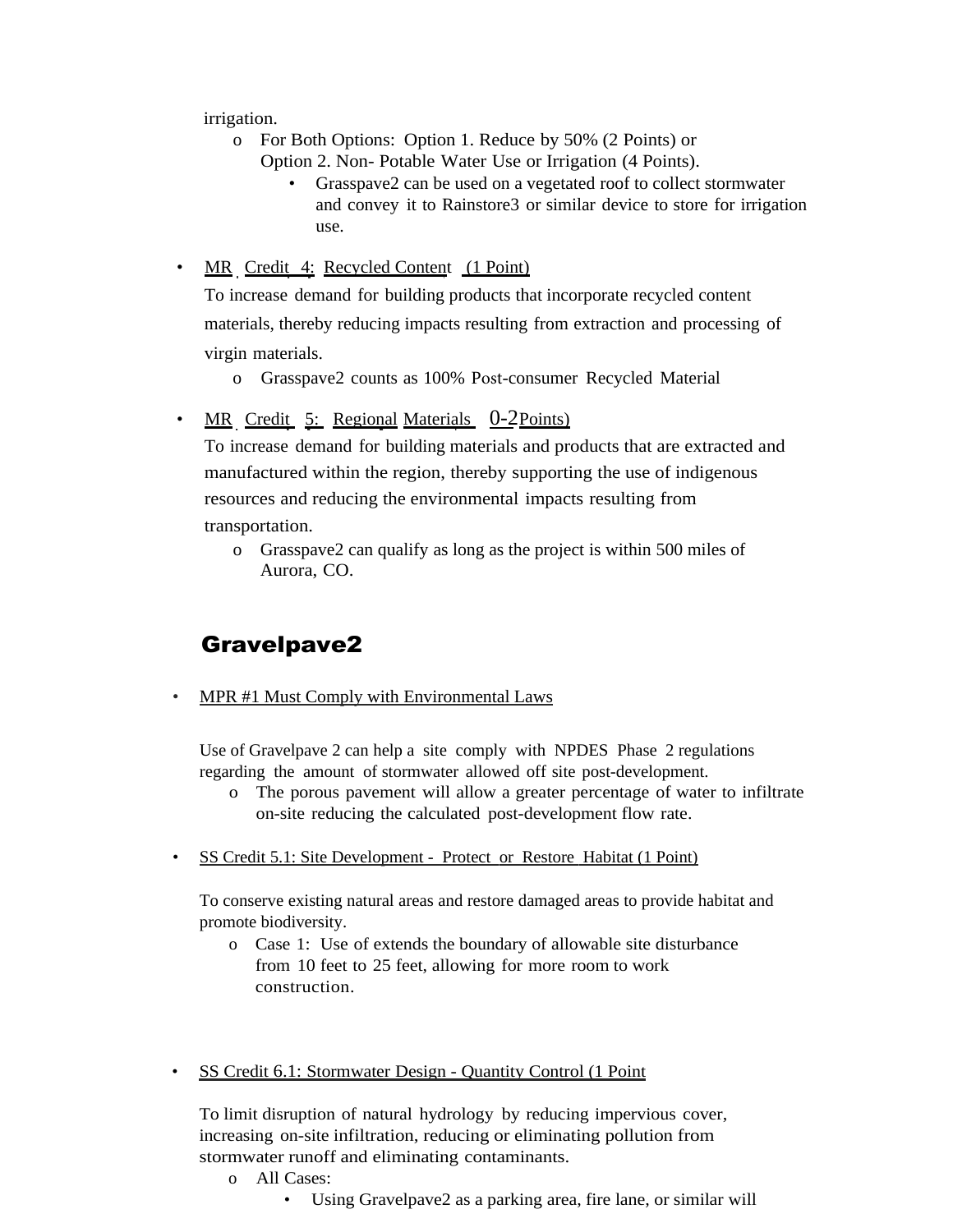minimize the impervious surface on-site and increase infiltration.

• SS Credit 6.2: Stormwater Design - Quality Control (1 Point)

To limit disruption and pollution of natural water flows by managing stormwater runoff.

o All Cases:

• Using Gravelpave2 minimizes impervious surfaces, increases infiltration, and reduces pollutant loads.

• SS Credit 7.1: Heat Island Effect(Non-Roof)

To reduce heat islands to minimize impacts on microclimates and human and wildlife habitats.

o Option 1:

Use of Gravelpave 2 will qualify when filled with gravel material with an SRI of at least 29.

• MRCredit 4: Recycled Content 0-2 Points)

To increase demand for building products that incorporate recycled content materials, thereby reducing impacts resulting from extraction and processing of virgin materials.

o Gravelpave2 counts as 100% Post-consumer Recycled Material

• MR Credit 5 Regional Materials (1-2 Points)

To increase demand for building materials and products that are extracted and manufactured within the region, thereby supporting the use of indigenous resources and reducing the environmental impacts resulting from transportation.

o Gravelpave2 can qualify as long as the project is within 500 miles of Aurora, CO.

## Draincore2

MPR #1: Must Comply with Environmental Laws

Use of Draincore2 can help a site comply with NPDES Phase 2 regulations regarding the amount of stormwater allowed off site post-development.

- o Collecting and conveying water elsewhere for irrigation purposes with Draincore2 will reduce post-development flow rate.
- SS Credit 5.1: Site Development Protect or Restore Habitat (1 Point)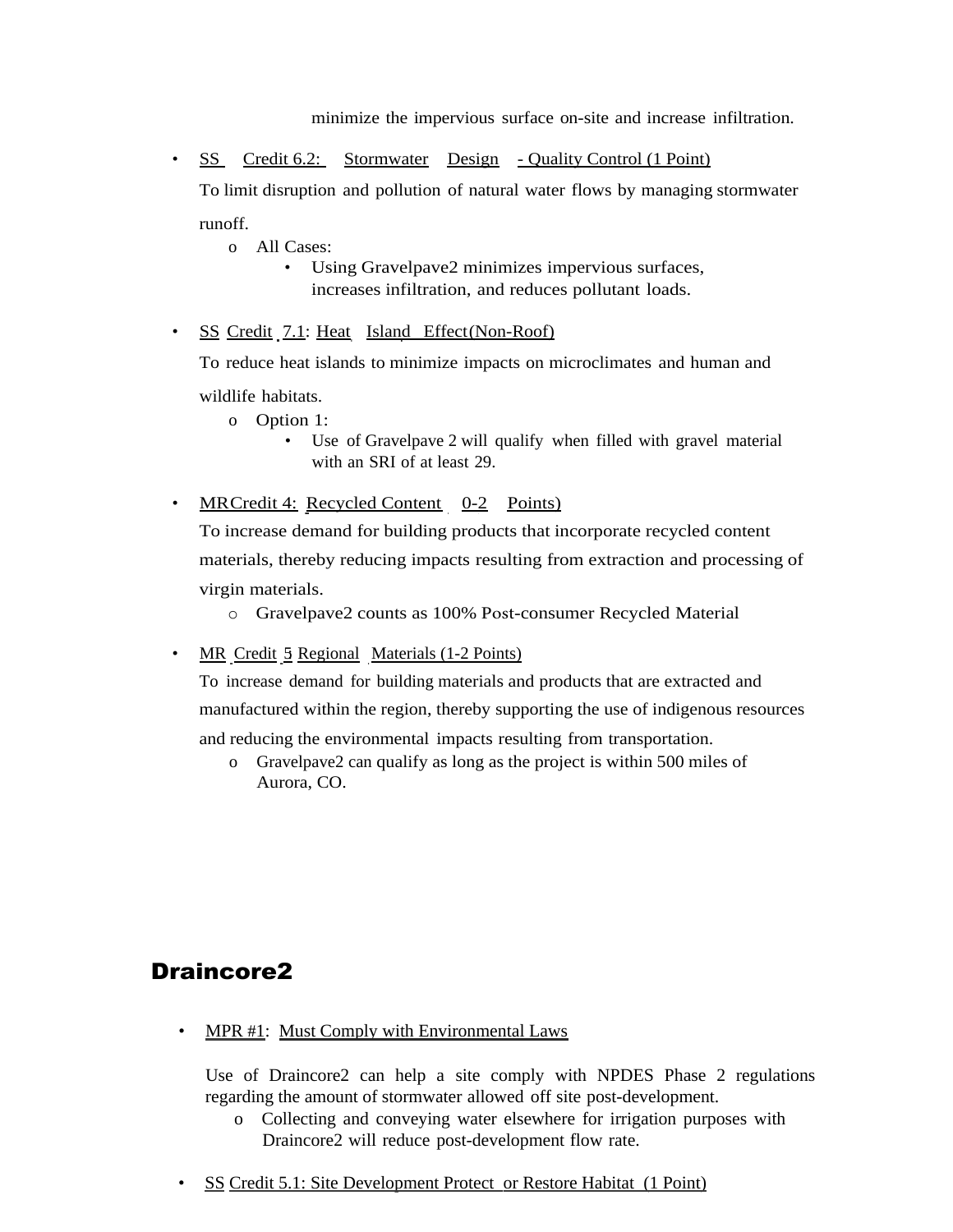To conserve existing natural areas and restore damaged areas to provide habitat and promote biodiversity.

- o Case 2:
	- Installing Draincore2 on a vegetated roof and seeding it with native plants would contribute to the percentage area restored if the site were also earning **SS Credit 2: Development Density**

### and Community Connectivity.

• SS Credit 5.2: Site Development - Maximize Open Space (1 Point)

To promote biodiversity by providing a high ratio of open space to development footprint.

- o For All 3 Cases:
	- Installing Draincore2 on a vegetated roof would contribute to the percent area vegetated if the site were also earning SS Credit 2: Development Density and Community Connectivity.
- SS Credit 6.1: Stormwater Design Quantity Control (1 Point)

To limit disruption of natural hydrology by reducing impervious cover, increasing on-site infiltration, reducing or eliminating pollution from stormwater runoff and eliminating contaminants.

- o All Cases:
	- Using Draincore2 on a vegetated roof will minimize impervious surface on-site.
- SS Credit 6.2: Stormwater Design Quality Control (1 Point)

To limit disruption and pollution of natural water flows by managing stormwater runoff.

- o All Cases:
	- Using Draincore2 on a vegetated roof will minimize impervious surface on-site.
- SS Credit 7.1: Heat Island Effect Non-Roof (1 Point)

To reduce heat islands to minimize impact on microclimates and human and wildlife habitats.

o Option 2:

•

- Draincore2 can be used on a vegetated roof to cover a parking area to reduce heat absorption.
- SS Credit 7.2: Heat Island Effect Roof (1 Point)
- To reduce heat islands to minimize impact on microclimates and human and wildlife habits.
	- o Option 2 and 3:
		- Draincore2 can be used on a vegetated roof to reduce heat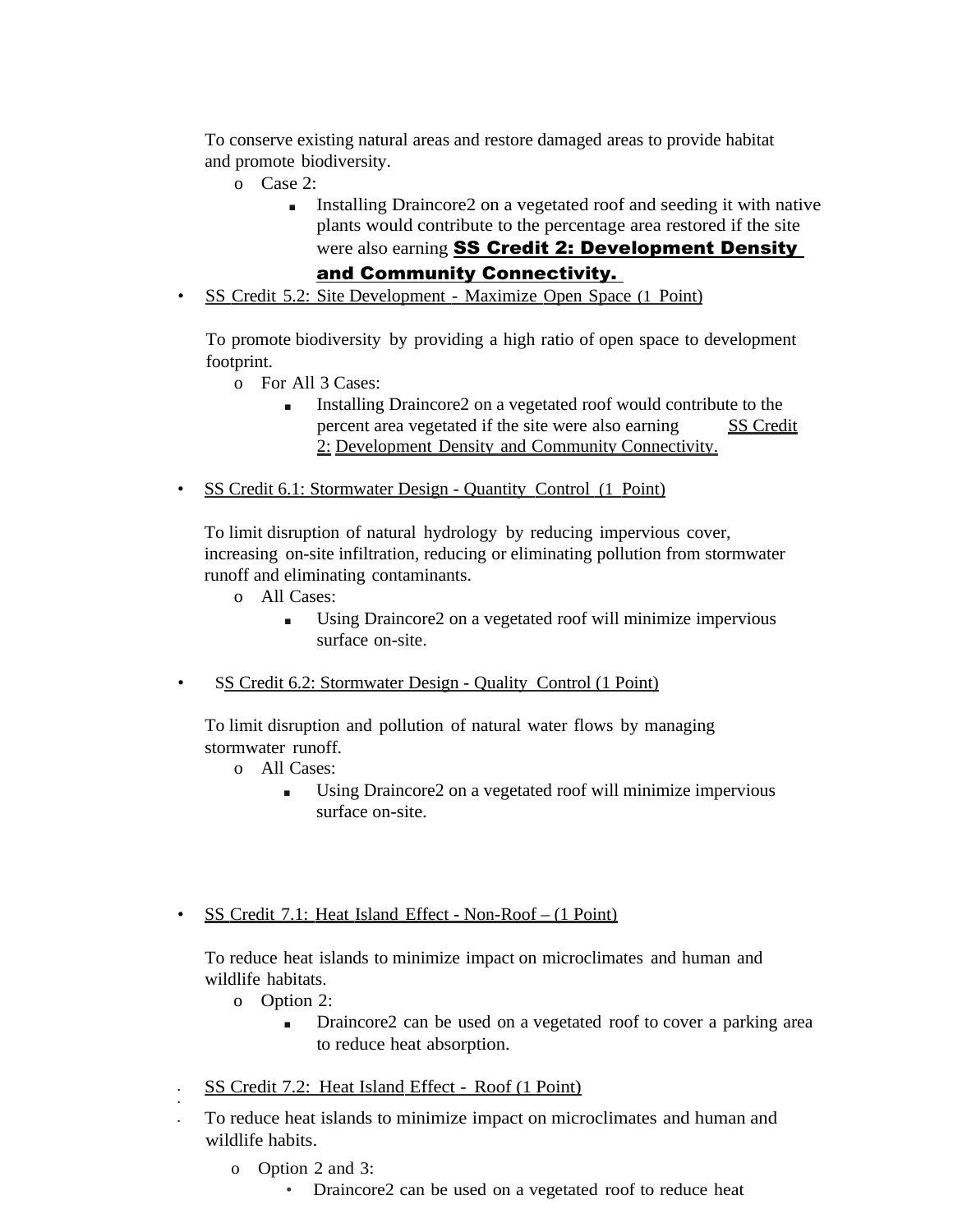absorption.

• WE Credit 1: Water Efficient Landscaping (2-4 Points)

To limit or eliminate the use of potable water or other natural surface or subsurface

water resources available on or near the project site for landscape irrigation.

- o For Both Options: Option 1. Reduce by 50% (2 Points) or Option 2. Non-Potable Water Use or Irrigation (4 Points)
	- Draincore2 can be used on a vegetated roof to collect stormwater and convey it to Rainstore3 or similar device to store for irrigation use.

• MR Credit 4: Recycled Content (1-2 Points) To increase demand for building products that incorporate recycled content materials, thereby reducing impacts resulting from extraction and processing of virgin materials.

o Draincore2 counts as 100% Post-consumer Recycled Material.

MR Credit 5: Regional Materials (1-2 Points)

To increase demand for building materials and products that are extracted and manufactured within the region, thereby supporting the use of indigenous resources and reducing the environmental impacts resulting from

transportation.

o Draincore2 can qualify as long as the project is within 500 miles of Aurora, CO.

## Rainstore3

MPR #]: Must Comply with Environmental Laws

Use of Rainstore3 can help a site comply with NPDES Phase 2 regulations regarding the amount of stormwater allowed off site post-development.

- o Using Rainstore3 wrapped in a non-woven geotextile will allow collected stormwater to infiltrate back into the ground, thus reducing post development flow rate.
- o Using Rainsore3 wrapped in an impermeable liner will collect stormwater making it available for non-potable reuse, thus reducing non-potable posy development flow rate
- SS Credit 5.1: Site Development Protect or Restore Habitat (1 Point)

To conserve existing natural areas and restore damaged areas to provide habitat and promote biodiversity.

o Case 1: use of Rainstore3 with permeable cover extends the boundary of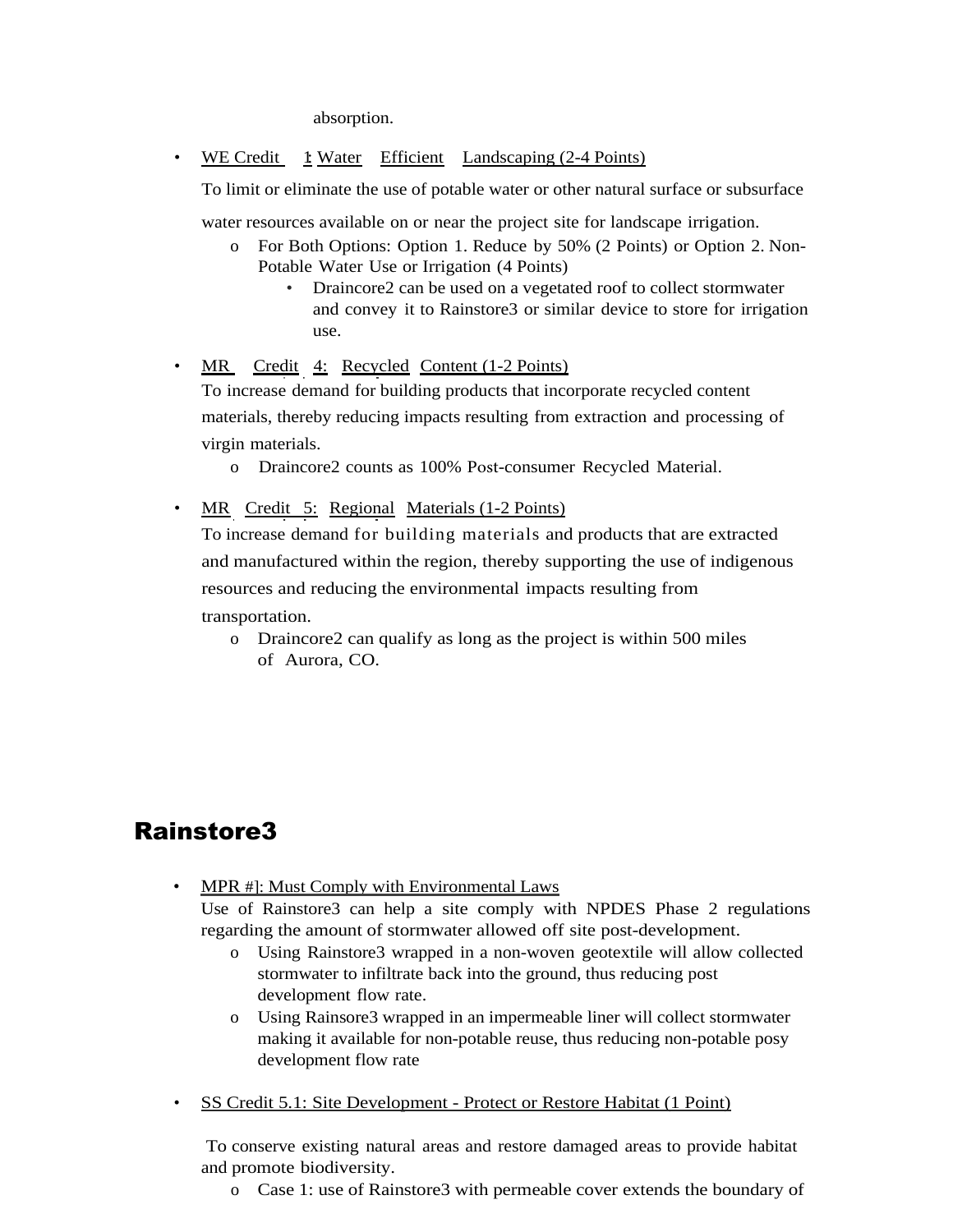allowable site disturbance from 10 feet to 25 feet, allowing for more room to work during construction.

- o Case2:
	- Installing Rainstore3 in areas previously developed with asphalt or concrete, and seeding the system over with native plants, would contribute to the percent of area restored.
- SS Credit 6.1: Stormwater Design Quality Control (1 Point)

To limit disruption of natural hydrology by reducing impervious cover, increasing on-site infiltration, reducing or eliminating pollution from stormwater runoff and eliminating contaminants.

- o All Cases:
	- Use of Rainstore3, when installed with an impermeable liner, allows for short or long-term underground water storage for non potable uses.
	- Use of Rainstore3, when installed with a non-woven geotextile, increases infiltration and groundwater recharge.
- SS Credit 6.2: Stormwater Design Quality Control (1 Point)

To limit disruption and pollution of natural water flows by managing stormwater runoff.

- o All Cases:
	- Use of Rainstore3, when installed with an impermeable liner, allows for short or long-term underground water storage for non- potable uses.
	- Use of Rainstore3, when installed with a non-woven geotextile, increases infiltration and groundwater recharge.
- WE Prerequisite 1: Water Use Reduction (REQUIRED):

To increase water efficiency within buildings to reduce the burden on municipal water supply and wastewater systems.

- o Use of Rainstore3, when installed with an impermeable liner, allows for short or long-term underground water storage for non-potable water sewage conveyance.
- WE Credi1 l: Water Efficient Landscaping (2-4Points)

To limit or eliminate the use of potable water or other natural surface or subsurface water resources available on or near the project site for landscape irrigation.

- o For Both Options: Option 1. Reduce by 50% (2 Points) or Option 2. No n-Potable Water Use or Irrigation (4 Points)
	- Use of Rainstore3, when installed with an impermeable liner, allows for short or long-term underground water storage for irrigation use.
- WE Credit 2: Innovative Wastewater Technologies (2 Points) To reduce wastewater generation and potable water demand while increasing the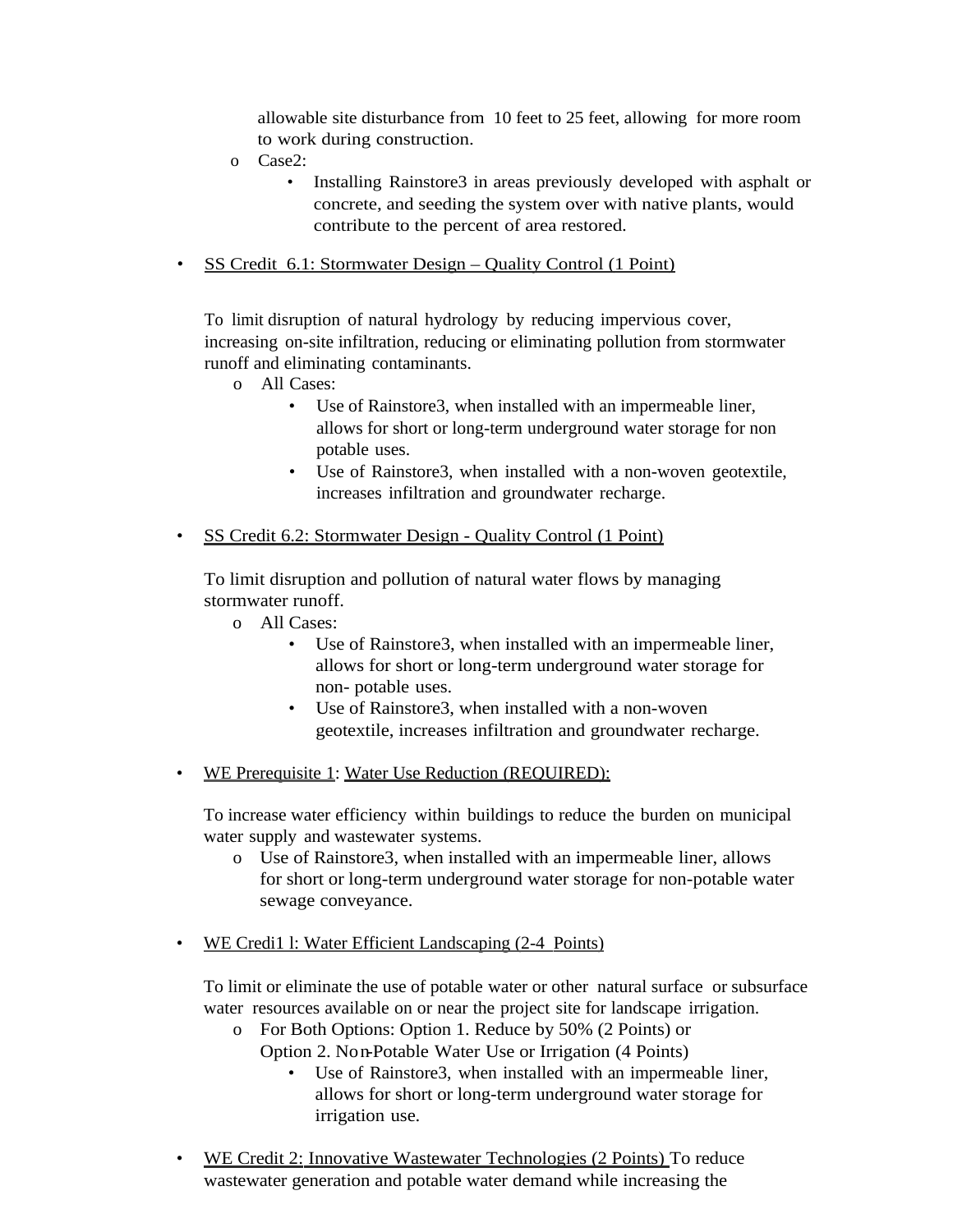local aquifer recharge.

•

- o Option 1:
	- Use of Rainstore3, when installed with an impermeable liner, allows for short or long-term underground water storage for non- potable water sewage conveyance.
		-
- WE Credit 3: Water Use Reduction: To further increase water efficiency within buildings to reduce the burden on municipal water supply and wastewater systems.
	- o Use of Rainstore3, when installed with an impermeable liner, allows for short or long-term underground water storage for non-potable water sewage conveyance
- MR Credit 4: Recycled Content 0-2 Points): To increase demand for building products that incorporate recycled content materials, thereby reducing impacts resulting from extraction and processing of virgin materials.
	- o Rainstore3 counts as 50% Post-consumer and 50% Post-industrial Recycled Material
- MR Credit 5: Regional Materials (1-2Points): To increase demand for building materials and products that are extracted and manufactured within the region, thereby supporting the use of indigenous resources and reducing the environmental impacts resulting from transportation.
	- o Rainstore3 can qualify as long as the project is within 500 miles of Aurora, CO

# Slopetame3

- MPR #1: Must Comply with Environmental Laws use of Slopetame2 can help a site comply with NPDES Phase 2 regulations regarding the amount of stormwater allowed off-site post-development.
	- o Slopetame2 can reduce erosion and soil migration, allow for biofiltration of stormwater runoff, and recharge the ground water reducing the post development flow rate.
- SS Credit 5.1: Site Development Protect or Restore Habitat (1 Point)

To conserve existing natural areas and restore damaged areas to provide habitat and promote biodiversity.

- o Case2:
	- Installing Slopetame2 in areas previously developed with asphalt or concrete, and seeding with native plants, would contribute to the percent of area restored.
- SS Credit 5.2: Site Development Maximize Open Space (1 Point)

To promote biodiversity by providing a high ratio of open space to development footprint.

- o For All 3 Cases:
	- Use of Slopetame2 will increase the vegetated open space necessary to achieve this credit.
- SS Credit 6.1: Stormwater Design- Quantity Control (1 Point)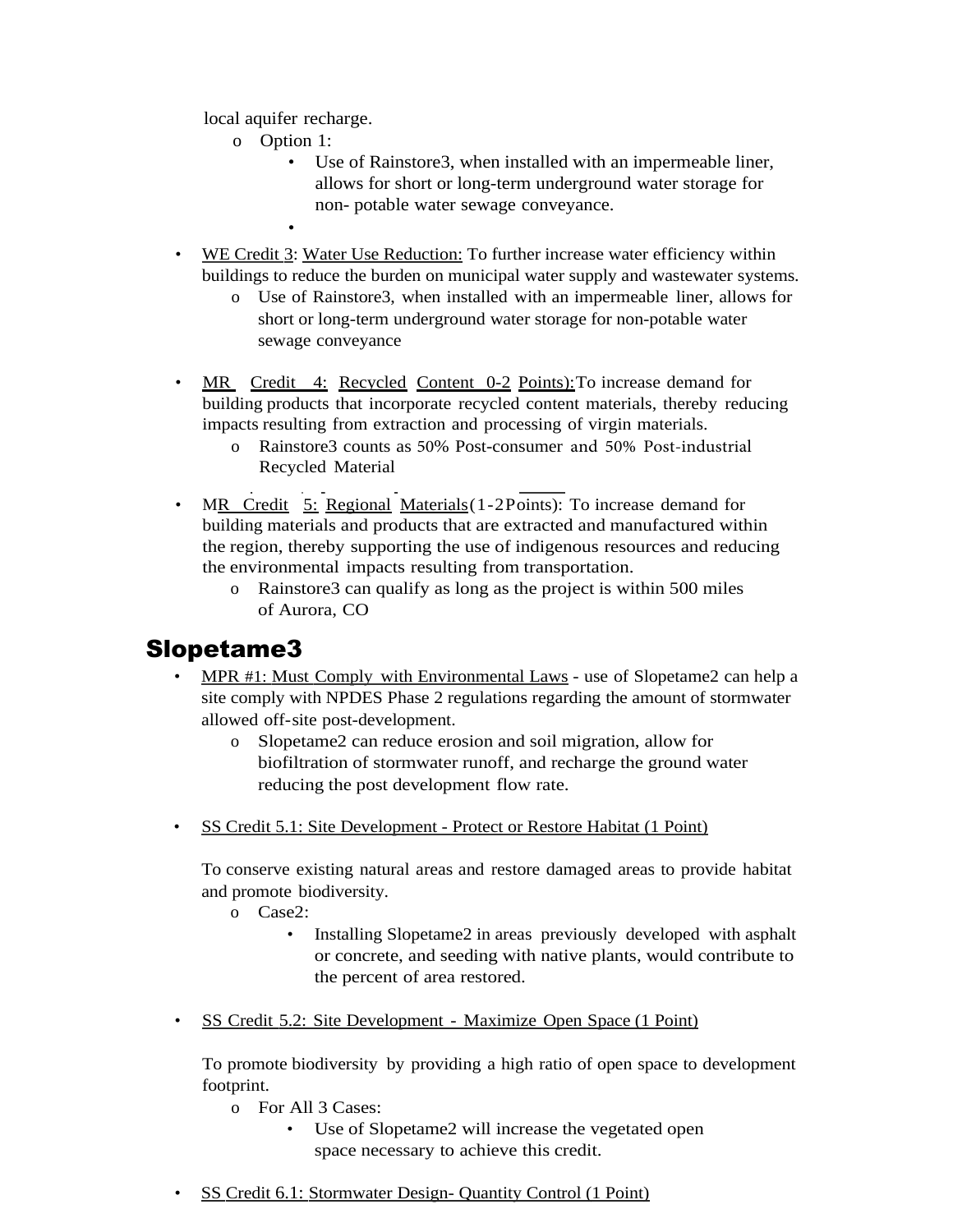To limit disruption of natural hydrology by reducing impervious cover, increasing on-site infiltration, reducing or eliminating pollution from stormwater runoff and eliminating contaminants.

- o All Cases:
	- Use of Slopetame2 will protect stream channel from excessive erosion

### •SS Credit 6.2: Stormwater Design - Quality Control (1 Point)

To limit disruption and pollution of natural water flows by managing stormwater runoff.

- o All Cases:
	- Use of Slopetame2 can be used in vegetated swales to reduce imperviousness and promote infiltration and thereby reduce pollutant load.

### • MR Credit 4: Recycled Content (1 Point)

To increase demand for building products that incorporate recycled content materials, thereby reducing impacts resulting from extraction and processing of virgin materials.

- o Slopetame2 counts as 100% Post-consumer Recycled Material
- MR Credit 5: Regional Materials 0-2 Points)

To increase demand for building materials and products that are extracted and manufactured within the region, thereby supporting the use of indigenous resources and reducing the environmental impacts resulting from transportation.

o Slopetame2 can qualify as long as the project is within 500 miles of Aurora, CO.

### Beachrings2

• SS Credit 5.1: Site Development - Protect or Restore Habitat (1 Point)

To conserve existing natural areas and restore damaged areas to provide habitat and promote biodiversity.

- o Case 1:
	- Use of Beachrings2 anywhere on site would not classify as site disturbance. Great for use as walkway or ADA accessible surface.
- MR Credit 5: Regional Materials 0 -2 Points): To increase demand for building materials and products that are extracted and manufactured within the region,